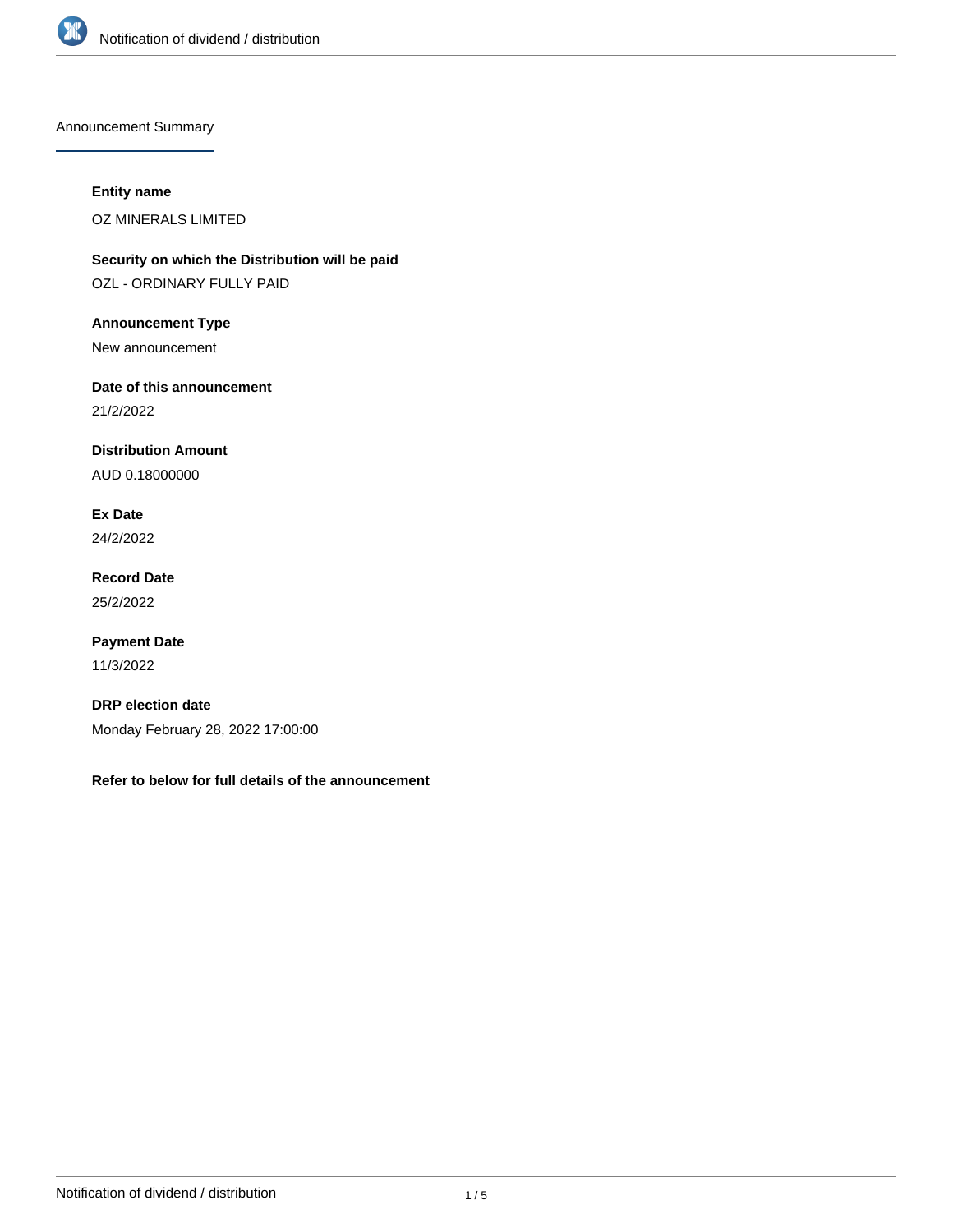

Announcement Details

Part 1 - Entity and announcement details

**1.1 Name of +Entity**

OZ MINERALS LIMITED

**1.2 Registered Number Type** ABN

**Registration Number**

40005482824

**1.3 ASX issuer code OZL** 

**1.4 The announcement is** New announcement

**1.5 Date of this announcement** 21/2/2022

**1.6 ASX +Security Code** OZL

**ASX +Security Description** ORDINARY FULLY PAID

Part 2A - All dividends/distributions basic details

**2A.1 Type of dividend/distribution C** Ordinary

**2A.2 The Dividend/distribution:**

relates to a period of six months

**2A.3 The dividend/distribution relates to the financial reporting or payment period ending ended/ending (date)** 31/12/2021

**2A.4 +Record Date**

25/2/2022

**2A.5 Ex Date** 24/2/2022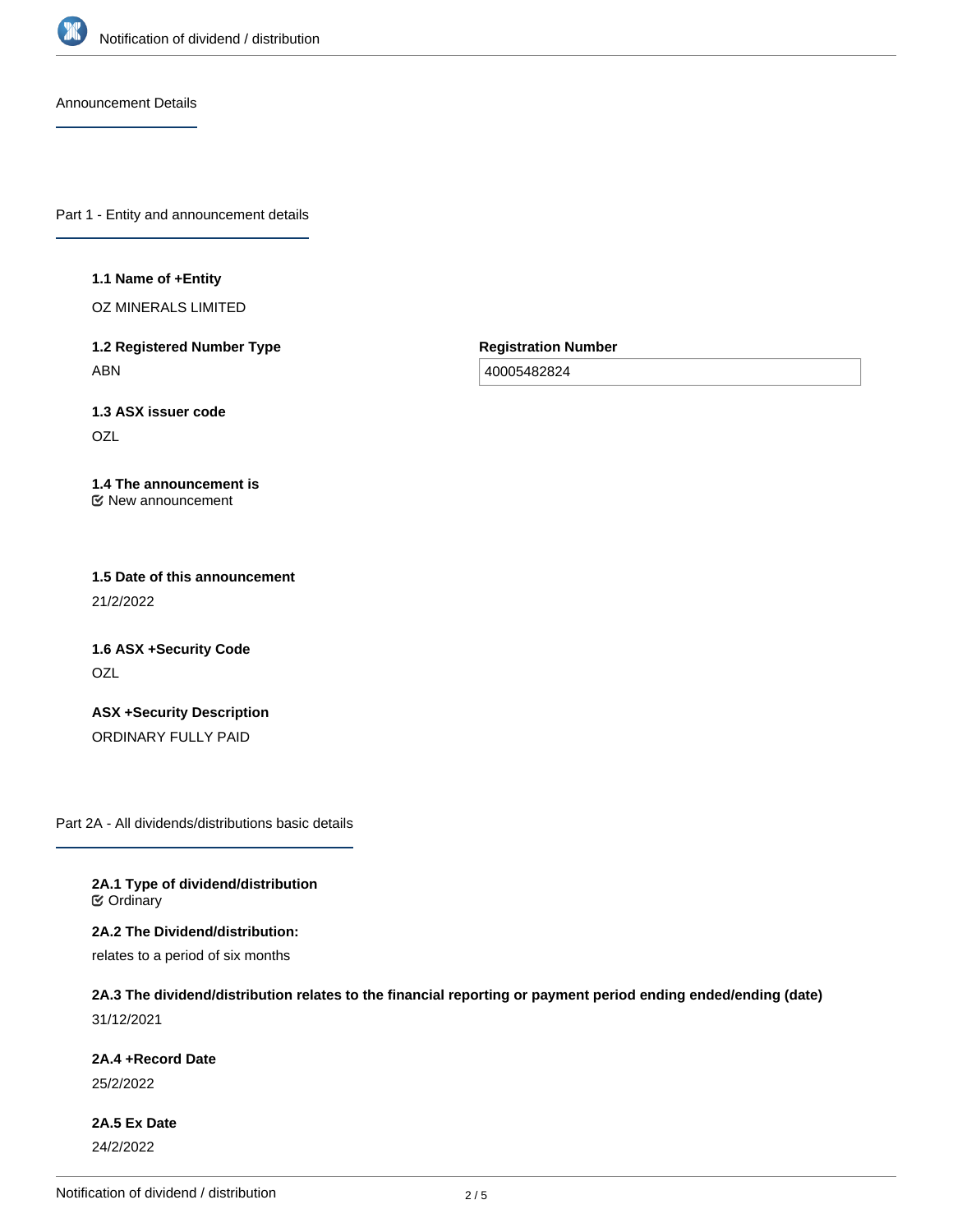### **2A.6 Payment Date**

11/3/2022

**2A.7 Are any of the below approvals required for the dividend/distribution before business day 0 of the timetable?**

- **•** Security holder approval
- **Court approval**
- **Lodgement of court order with +ASIC**
- **ACCC approval**
- **FIRB approval**
- **Another approval/condition external to the entity required before business day 0 of the timetable for the dividend/distribution.**

No

**2A.8 Currency in which the dividend/distribution is made ("primary currency")**

AUD - Australian Dollar

| 2A.9 Total dividend/distribution payment amount per |  |
|-----------------------------------------------------|--|
| +security (in primary currency) for all             |  |
| dividends/distributions notified in this form       |  |

AUD 0.18000000

**2A.10 Does the entity have arrangements relating to the currency in which the dividend/distribution is paid to securityholders that it wishes to disclose to the market?** No

#### **2A.11 Does the entity have a securities plan for dividends/distributions on this +security?** We have a Dividend/Distribution Reinvestment Plan (DRP)

#### **2A.11a If the +entity has a DRP, is the DRP applicable to this dividend/distribution?** Yes

**2A.11a(i) DRP Status in respect of this dividend/distribution** Full DRP

**2A.12 Does the +entity have tax component information apart from franking?** No

Part 3A - Ordinary dividend/distribution

| 3A.1 Is the ordinary dividend/distribution estimated at<br>this time?<br><b>≝</b> No | 3A.1a Ordinary dividend/distribution estimated amount<br>per +security<br>AUD |
|--------------------------------------------------------------------------------------|-------------------------------------------------------------------------------|
| 3A.1b Ordinary Dividend/distribution amount per<br>security                          |                                                                               |
| AUD 0.18000000                                                                       |                                                                               |
| 3A.2 Is the ordinary dividend/distribution franked?<br>ビ Yes                         | 3A.2a Is the ordinary dividend/distribution fully franked?<br>$\alpha$ Yes    |
|                                                                                      |                                                                               |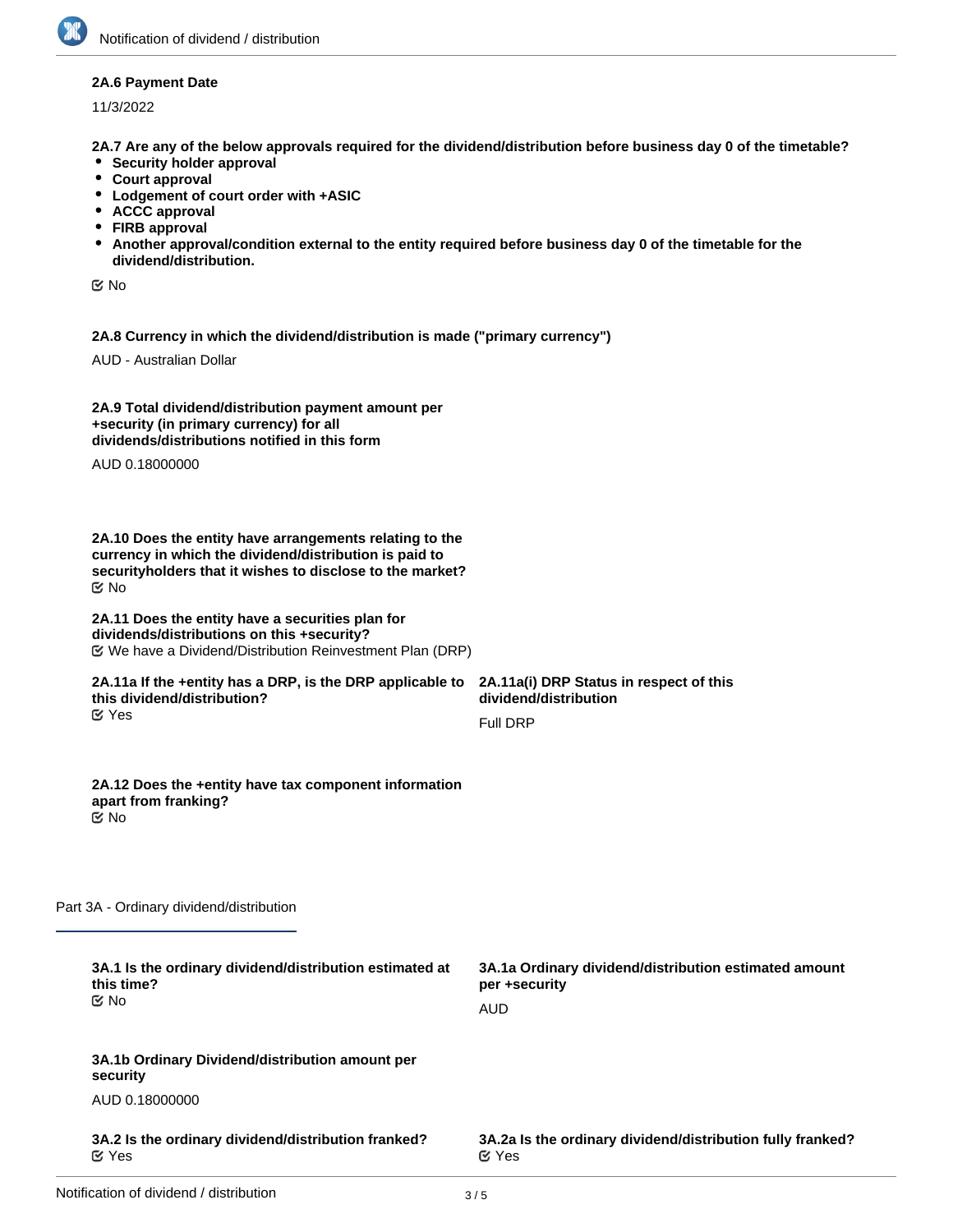R

÷

| franked                                                                                                       | 3A.3 Percentage of ordinary dividend/distribution that is 3A.3a Applicable corporate tax rate for franking credit<br>$(\%)$ |
|---------------------------------------------------------------------------------------------------------------|-----------------------------------------------------------------------------------------------------------------------------|
| 100.0000 %                                                                                                    | 30.0000 %                                                                                                                   |
| 3A.4 Ordinary dividend/distribution franked amount per<br>+security                                           | 3A.5 Percentage amount of dividend which is unfranked<br>0.0000 %                                                           |
| AUD 0.18000000                                                                                                |                                                                                                                             |
| 3A.6 Ordinary dividend/distribution unfranked amount<br>per +security excluding conduit foreign income amount |                                                                                                                             |
| AUD 0.00000000                                                                                                |                                                                                                                             |
| 3A.7 Ordinary dividend/distribution conduit foreign<br>income amount per security                             |                                                                                                                             |
| AUD 0.00000000                                                                                                |                                                                                                                             |
|                                                                                                               |                                                                                                                             |
|                                                                                                               |                                                                                                                             |
| Part 4A - +Dividend reinvestment plan (DRP)                                                                   |                                                                                                                             |
|                                                                                                               |                                                                                                                             |
|                                                                                                               | 4A.1 What is the default option if +security holders do not indicate whether they want to participate in the DRP?           |
| 4A.2 Last date and time for lodgement of election<br>notices to share registry under DRP                      | 4A.3 DRP discount rate<br>1.5000 %                                                                                          |
| Monday February 28, 2022 17:00:00                                                                             |                                                                                                                             |
| 4A.4 Period of calculation of reinvestment price                                                              |                                                                                                                             |
| <b>Start Date</b>                                                                                             | <b>End Date</b>                                                                                                             |
| 24/2/2022                                                                                                     | 2/3/2022                                                                                                                    |
| 4A.5 DRP price calculation methodology                                                                        |                                                                                                                             |
| Volume weighted average sale price                                                                            |                                                                                                                             |
| 4A.6 DRP Price (including any discount):                                                                      | 4A.7 DRP +securities +issue date                                                                                            |
| <b>AUD</b>                                                                                                    | 11/3/2022                                                                                                                   |
| 4A.8 Will DRP +securities be a new issue?<br>$\mathfrak{C}$ Yes                                               | 4A.8a Do DRP +securities rank pari passu from +issue<br>date?<br><b>M</b> Yes                                               |
| <b>Mo</b>                                                                                                     | 4A.9 Is there a minimum dollar amount or number of +securities required for DRP participation?                              |

**4A.10 Is there a maximum dollar amount or number of +securities required for DRP participation?** No

**4A.11 Are there any other conditions applying to DRP participation?** No